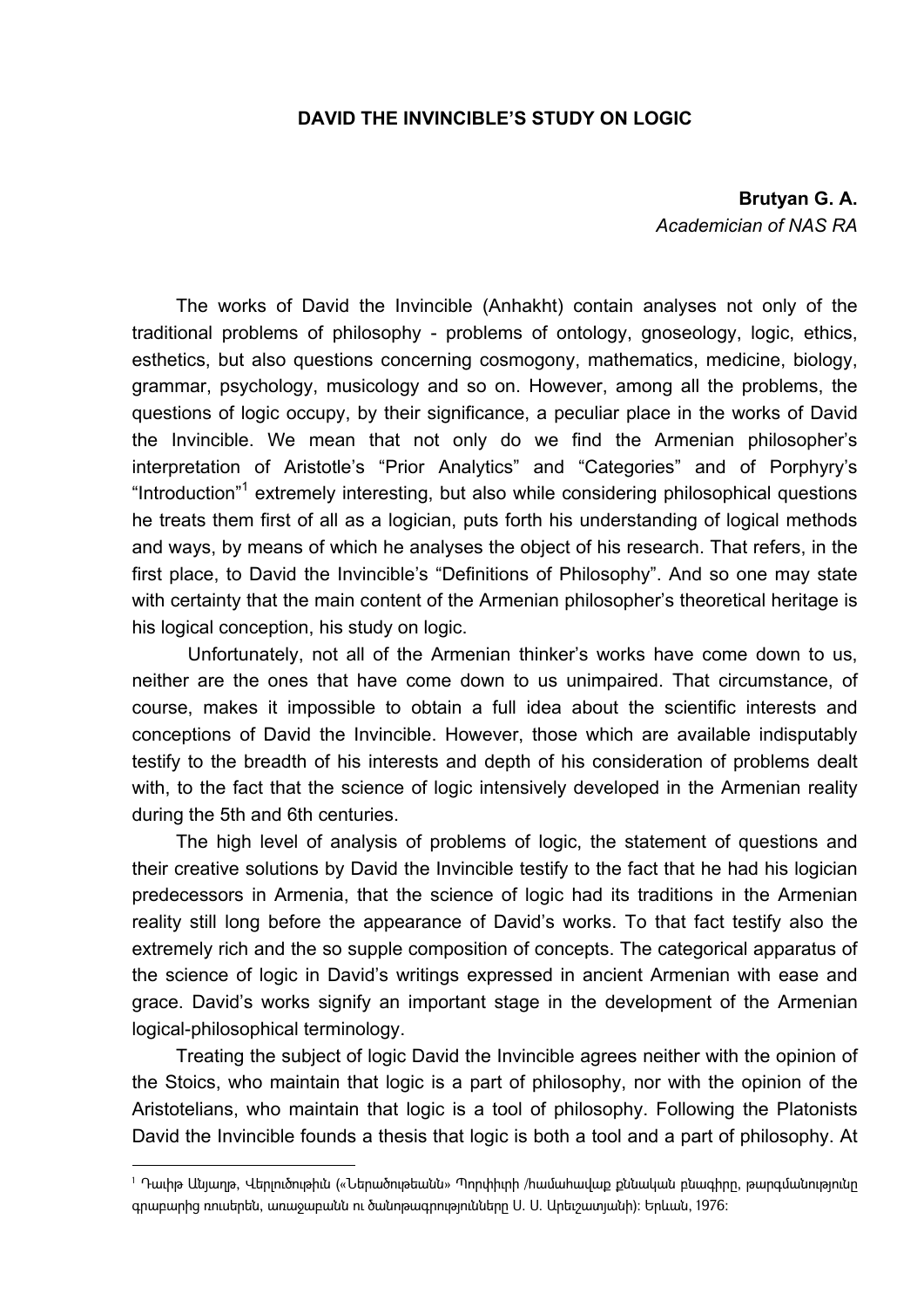the same time he indicates in what respect logic serves as part of philosophy and in what as its tool. When logic serves to prove the existence of real objects, then it is a part of philosophy, and when it acts as rules of thought, then it serves philosophy as a tool<sup>2</sup>.

In essence, Aristotle's attitude as to the main thing in logic, i.e., demonstration, is fully supported by the Armenian logician<sup>3</sup>. Although David the Invincible closely links logic with philosophy, consequently it mainly bears a gnoseological nature, none the least the Armenian thinker never doubts that the forms of thought, operations of the mind are studied by means of a special science, by logic. Regarding the task of the latter, the investigation of division, definition, demonstration and analysis, David scrutinizes the question in respect of the sequence of those logical means. In doing so, one feels his tendencies to explain the place and role of logical categories in knowledge with respective analogues in the everyday working activity of people, tendencies towards a materialistic interpretation of logical categories<sup>4</sup>.

On the other hand, scrutinizing the sequence of the investigation of logical categories, David the Invincible states that investigation must be realized from the simple into the complicated $5$ .

David the Invincible has an idea about the nature of such a relation between the general theory and the particular, thus, speaking in today's language, the former is the metatheory of the latter. Such, first of all, is philosophy with regard to other sciences and in particular to logic $^6$ .

In the works of David the Invincible logic comes into play also as a theory of argumentation. One of the characteristic peculiarities of all the works of the Armenian thinker is revealed in the statement of his views in the form of argumentation, and while arguing he displays some or some other features of argumentation. He examines, in particular, the rule of the refutation of the opponent's thesis (the method of opposition and the method of equality in disputation), the nature of the antithesis of the thesis to be proved, and also of all the possible arguments in favour of the antithesis, the conditions in which they resort to an authoritative opinion and so on.

A number of problems referring to the logical theory of concepts is examined in the works of David the Invincible, such as types of concepts, specificity of such concepts which are investigated by philosophy, interconnection and inter-conditionality of the categories *genus, species, difference, proper sign, accidental sign.*

According to David the Invincible's viewpoint, the division of concepts into genera and species has a relative character, the one and the same concept may appear in

1

<sup>2</sup> Դաւիթ Անյաղթ, Երկասիրութիւնք փիլիսոփայականք/ համահավաք քննական բնագրերը եւ առաջաբանը Ս. Ս. Արեւշատյանի), Երևան, 1980, էջ 313; Давид Анахт, Сочинения /перевод с древнеармянского, вступительная статья и примечания С.С Аревшатяна. Москва, 1975, с. 209.

<sup>3 «</sup>Մեկնութիւն «Ստորոգութեանցն» Արիստոտելի», ի լույս է էած Յ. Մանանդեան, Ս.-Պետերբուրգ, 1911, էջ 17:

<sup>4</sup> Դաւիթ Անյաղթ, 1980, էջ 45:

<sup>5</sup> Ibid, p. 114.

 $6$  Ibid, p. 73: 116, U. Մաշտոցի անվ. Մատենադարան, ձեռագիր N 1747, թ.74 p: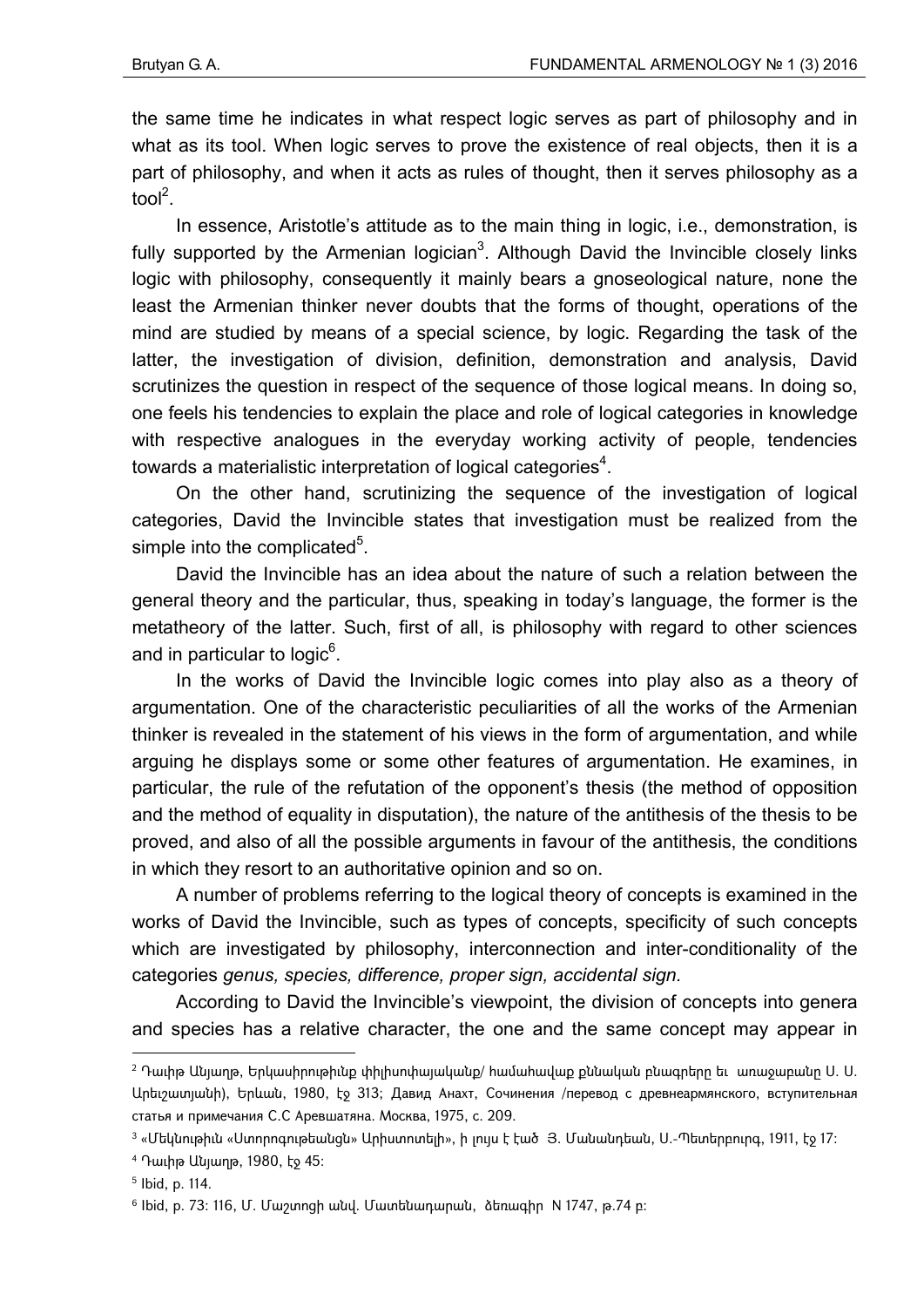some relations as a species, in others as a genus. Such a connection, according to his interpretation, conditions their joint study<sup>7</sup>.

The problem of property takes up much space in the works of David the Invincible. However, the most interesting thing in the theory of concept, in our opinion, is David the Invincible's study on definition, and also division. Not accidentally did the Armenian philosopher entitle his chief work otherwise than "Definitions and Divisions of Philosophy...".

Setting himself the aim of analyzing the nature, the essence of philosophy, David the Invincible resorts to an all-sided examination of the definition and division of the concept of *philosophy.* And to accomplish the projected task the Armenian thinker makes the very logical means of definition and division an object of investigation.

David the Invincible subjects the analysis of the following problem referring to definition: what is definition; the distinction of definition from means resembling definition; genesis of definition, structure of definition; perfect and imperfect definitions; number of definitions of philosophy; validity of a given number of definitions of philosophy; sequence of definitions of philosophy; whom those definitions are established by.

The indicated problems are not of the same order. The first five of them refer to definition itself as logical operation and hence it has an all-logical nature. The remaining four questions refer to the definition of a definite phenomenon, namely philosophy. However, in order to solve the second task, David the Invincible undertook to create his own system of definitions, on the basis of trying to understand anew all that had been created by the science of logic.

While examining the problem of definition David does not avoid possible objections which he calls "very strong and hard to solve"<sup>8</sup> . To them belongs the *selfreflectiveness* of definition both as a logical operation in general and also as a definition of categories. From David's interpretation of a given problem it ensues that while defining, in essence, we have to do with a set, which contains itself as an element of that set. He also remarks that a logical situation with definition is by far not a unique case in the theoretical-cognitive difficulties of knowledge. As an analogous example he points out mathematics<sup>9</sup>. David the Invincible sees the solution of a problem in the formulation of the logical rule that not everything said regarding the conjunction of two objects (or the object and its property) may be confirmed about each of those objects<sup>10</sup>.

David the Invincible made up his mind to work out formal rules, which might make it possible to distinguish correct definitions from incorrect ones. Relevant here is the rule that in definitions words and the defined are in reverse dependence. When the quantity of words in a definition is increased, the defined are decreased, and vice versa, when

 $\overline{a}$ 

<sup>&</sup>lt;sup>7</sup> Դաւիթ Անյաղթ, 1980, էջ 186։

<sup>8</sup> Ibid, p. 137.

<sup>&</sup>lt;sup>9</sup> Ibid, p. 44.

<sup>10</sup> Ibid, p. 76.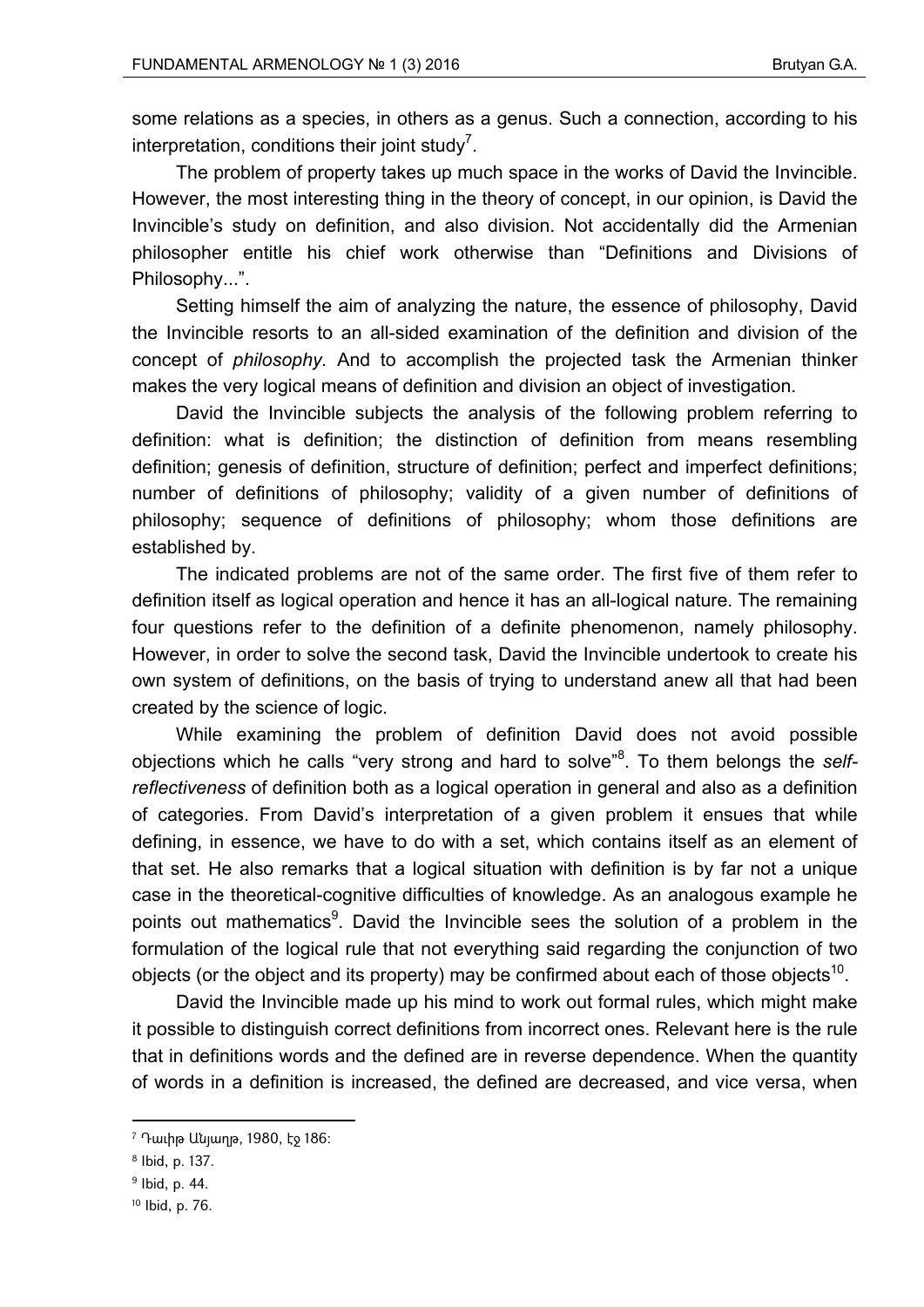the quantity of words is decreased, the defined are increased<sup>11</sup>. By that rule, David the Invincible, in essence, spreads the property of the reverse dependence between the extent and content of concept on definition, or in other words, tries to understand anew the nature of the structure of definition through the view of the interrelation of extent and content of the defined and defining concepts. And that also means that he indicates the connection between the structures of concept and definition, which enriches our knowledge in relation to both the former and the latter.

The examination by David the Invincible of the rule forbidding negative definitions creates the possibility not only to ascertain the relative action of that rule but also to precisely outline the boundaries of its application<sup>12</sup>. That is possible to formulate as follows: if all the species of a given genus except one are defined, then it is possible to give it a negative definition pointing out that it does not possess the properties of the other species of the given genus.

David considers the reversibility of a defining concept in relation to a defined concept an important condition of perfect definition<sup>13</sup>. That is the rule which, later in the history of logics was called the rule of proportionality.

Describing the types of definition (as to genus and distinctive sign, as to subject and aim, as to both, et al), David the Invincible starts from the idea that the cognitive meaning of every type of definition and their applicability depends on the concrete tasks of definition, on the sphere of its application, on the character of the object the concept about which is defined.

Highly interesting are those considerations which David the Invincible expresses about the question regarding the interrelation between the name of an object and the definition of the concept about the object, about the genesis of definition, about the bases on which definition is built, about requirements regarding the plenitude of definition, about the interrelation between definition and means replacing definition, about the cognitive significance of definition, and so on.

David the Invincible analyses six definitions of philosophy, However, his contribution to the history of scientific thought consists not in the fact that he suggested new definitions (or a definition) of philosophy, but in the fact that (a) relying on the definitions of philosophy given by Pythagoras, Plato and Aristotle, he creates a system of definitions of philosophy demonstrating that not any one definition, taken separately, could display the essence of philosophy; (b) he reached the idea of definition through contrariety. According to David the Invincible the singular and the particular "anti-define each other<sup>"14</sup>, he characterizes the particular as the undefined singular, and the singular as the definite particular. In another connection the Armenian thinker observes that species and genus, mutually correlate, and when defining the genus it is necessary to

 $\overline{a}$ 

<sup>11</sup> Ibid, pp. 46-47.

<sup>12</sup> Ibid, p. 182.

<sup>13</sup> Ibid, p. 50.

<sup>14</sup> Մատենադարան, ձեռագիր N 1716, թ. 116բ: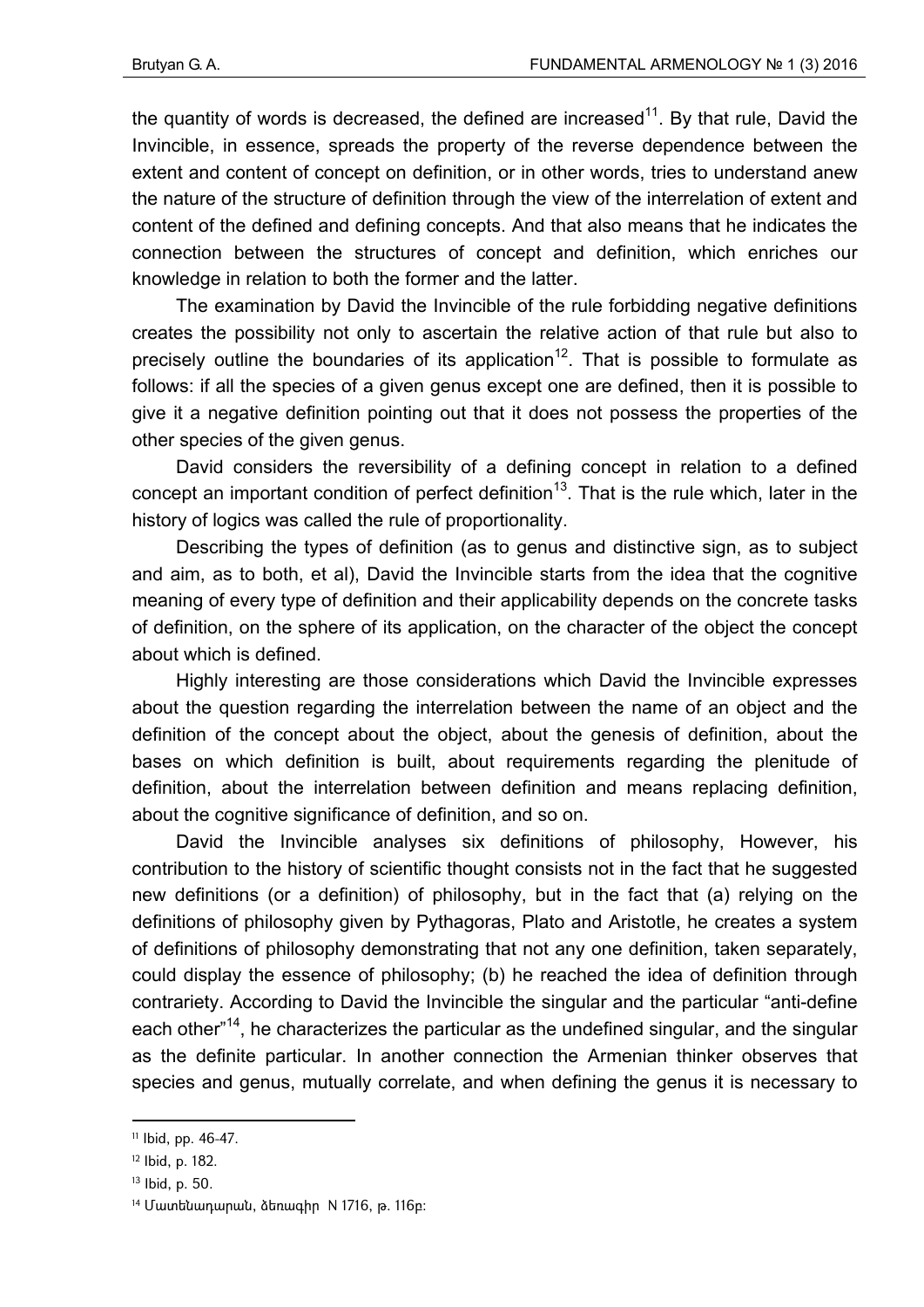define also the species, for the study on genus and species is the same thing. Summing up his system of definitions of philosophy, David the Invincible emphasizes that on the whole the beginning and the end are linked. For the Armenian thinker the question is not only about the requirements of interconnection of concepts in the system of definitions, but also that interconnection is the unity of contrarieties; (c) David the Invincible proceeded, in particular, from the position that in order to know an object it is necessary to study it from all sides, in its connections and interlacings with other objects, and that implies the necessity of different definitions for the one and the same object; (d) he also stated that different definitions for the one and the same object may have different cognitive significance, and consequently, when creating a system of definitions, they must be classified beginning with the more important moving towards the less important, which acts as a peculiar manifestation of the principle of subordination; (e) while creating his system of definitions of philosophy, he constantly had recourse to argumentation and enriched the art of argumentation; (f) David considered definition in close connection with division; (g) David explained the origin of the indicated categories by the working activity of people, their real relations, considering the former (categories) as mental reflection of the latter; (h) he thought over, in his own way, all the main things which had been created by logical thought in the domain of investigated categories enriching the studies on logic, on definition and division of concept.

From his teaching on statement, those fragments of David the Invincible's theoretical heritage have come down to us which refer to the theory of inference. In spite of the fragmentariness of Armenian thinker's considerations reaching us, it is still possible to conclude David's creative approach regarding the logical theory of statement. A number of his ideas preserved their freshness even for our times. Pertaining to those ideas is the problem of the interrelation between the logical and its linguistic expression. As a particular manifestation of the given problem, David the Invincible analyses the definite article and shows that it plays one role in grammar and another in logic. With the help of the latter David the Invincible distinguishes statements according to their quantity. According to his interpretation statements without the definite article are tantamount to particular while with the definite article they are tantamount to general statements.

From the viewpoint of development of ideas in the history of logic, the interpretation of some logical connectives by David the Invincible is not devoid of interest. First, some of his expressions leave no doubt that the Armenian logician accurately realizes the role of the logical connective *conjunction* in the process of judgement, argumentation. More important, in some cases of his interpretation of common linguistic expressions the conjunction (in Armenian " "in English "and", in Russian "и") does not always fulfil its standard function. So, in one case David joins two simple statements by means of "and", the first expressing authentic knowledge, the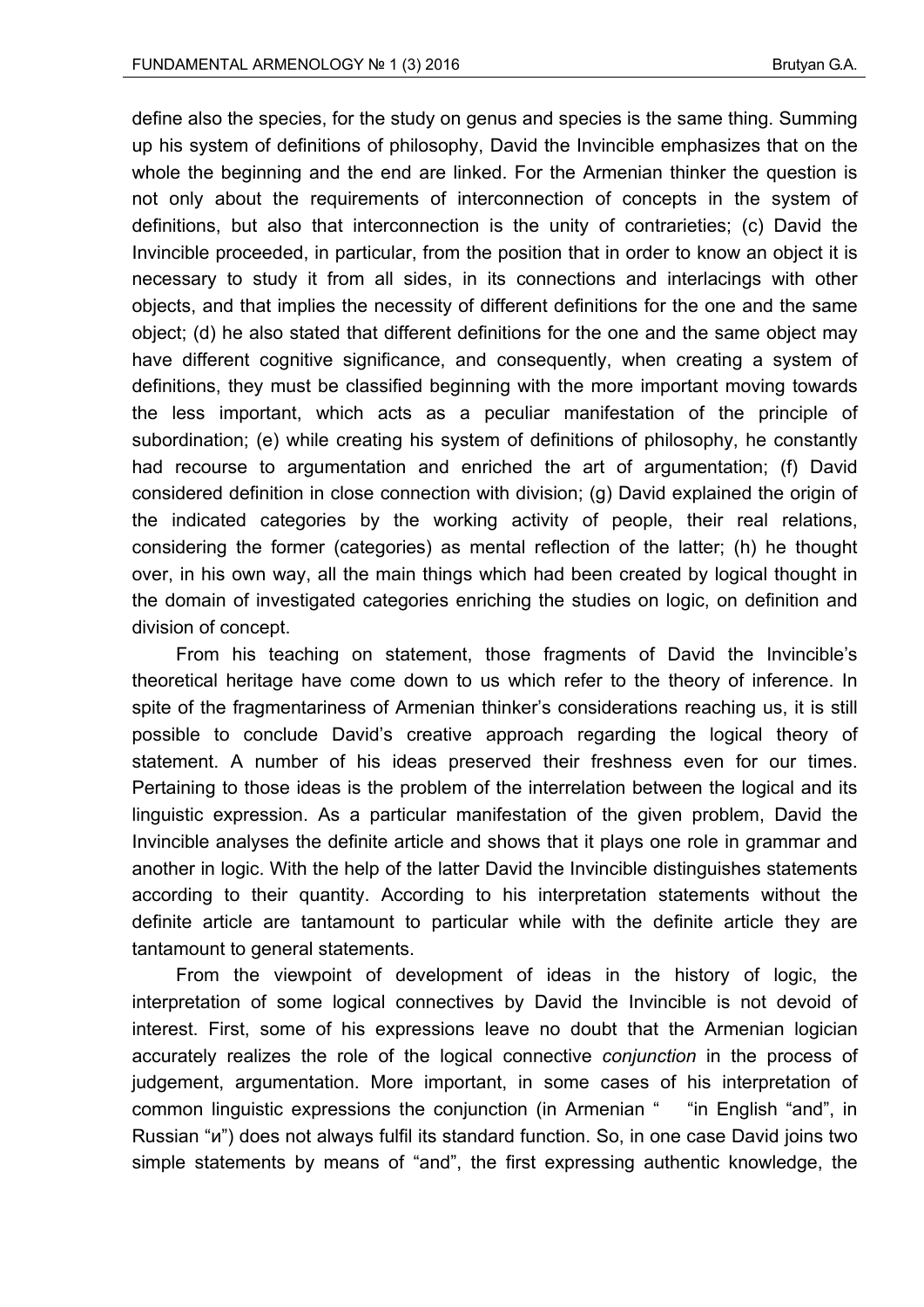second unauthentic<sup>15</sup>. That means also that the indicated statements are at different levels in cognitive thought, and from that viewpoint the commutativeness regarding their relation in the structure of a compound statement is uncertain. Since commutativeness is one of the characteristic peculiarities of conjunctive statement, then it may be supposed that the case of the connective "and", examined by David the Invincible, is not a usual content of conjunction.

The idea that the property attributed to the totality of objects (object and property) is not always possible to attribute to the object (to the property) each taken separately, and vice versa, the property attributed to objects taken separately, is not always possible to attribute to the totality of those very objects, is in essence used by David the Invincible to elucidate the question about conjunctive statement and also to solve the procedure of obtaining conjunctive statement from simple ones or from the decomposition of conjunctive statement into simple ones.

Neither did the Armenian logician leave out of his field of vision the examination of the cognitive role of connectives expressing varieties of disjunctions, negations as well $16$ .

David the Invincible regards the essence and tasks of inference in close link with cognition and its forms. The correct understanding of its nature, according to the Armenian scholar, serves as a means to refute skepticism and agnosticism. He reveals the meaning of syllogism both for knowledge of the surrounding reality and for selfknowledge<sup>17</sup>.

David notes five types of inference - demonstrative, logical (=dialectical, in the ancient Greek sense), rhetorical, sophistical, poetical  $(=mythical)<sup>18</sup>$ . The basis of that classification is the relation of statements in the structure of inference to truth. He investigates the nature of syllogism, its premises and terms.

The analysis of the Aristotelian syllogism, realized by David the Invincible in the 5th-6th centuries, is not only interesting as it is from the viewpoint of David the Invincible's logical conception in the aspect of those new logical ideas which we notice in the Armenian logician., but also as an answer to some yet unsolved questions in the history of formal logic. We mean in particular the so-called "truthful form of the Aristotelian syllogism". Jan Eukasiewicz distinguishes the latter from the traditional syllogism, for Aristotelian syllogism has the form of implication, and as such it is a proposition. And a proposition must be either true or false. While traditional syllogism represents a number of statements, which are linked with conclusion by means of the

<sup>15</sup> Մատենադարան, ձեռագիր N 1716, թ.101 բ:

<sup>16 «</sup>Մեկնութիւն «Ստորոգութեանցն» Արիստոտելի», էջ 112; Մատենադ., ձեռ. N 8 132, թ. 213 բ:

<sup>17</sup> Դաւիթ Անյաղթ, 1980, էջ 305:

<sup>18</sup> Դաւիթ Անյաղթ, Մեկնութիւն ի «Վերլուծականն» Արիստոտէլի /համահավաք քննական բնագիրը, թարգմանությունը գրաբարից ռուսերեն, առաջաբանն ու ծանոթագրությունները Ս. Ս. Արևշատյան, Երևան, 1967, էջ 40: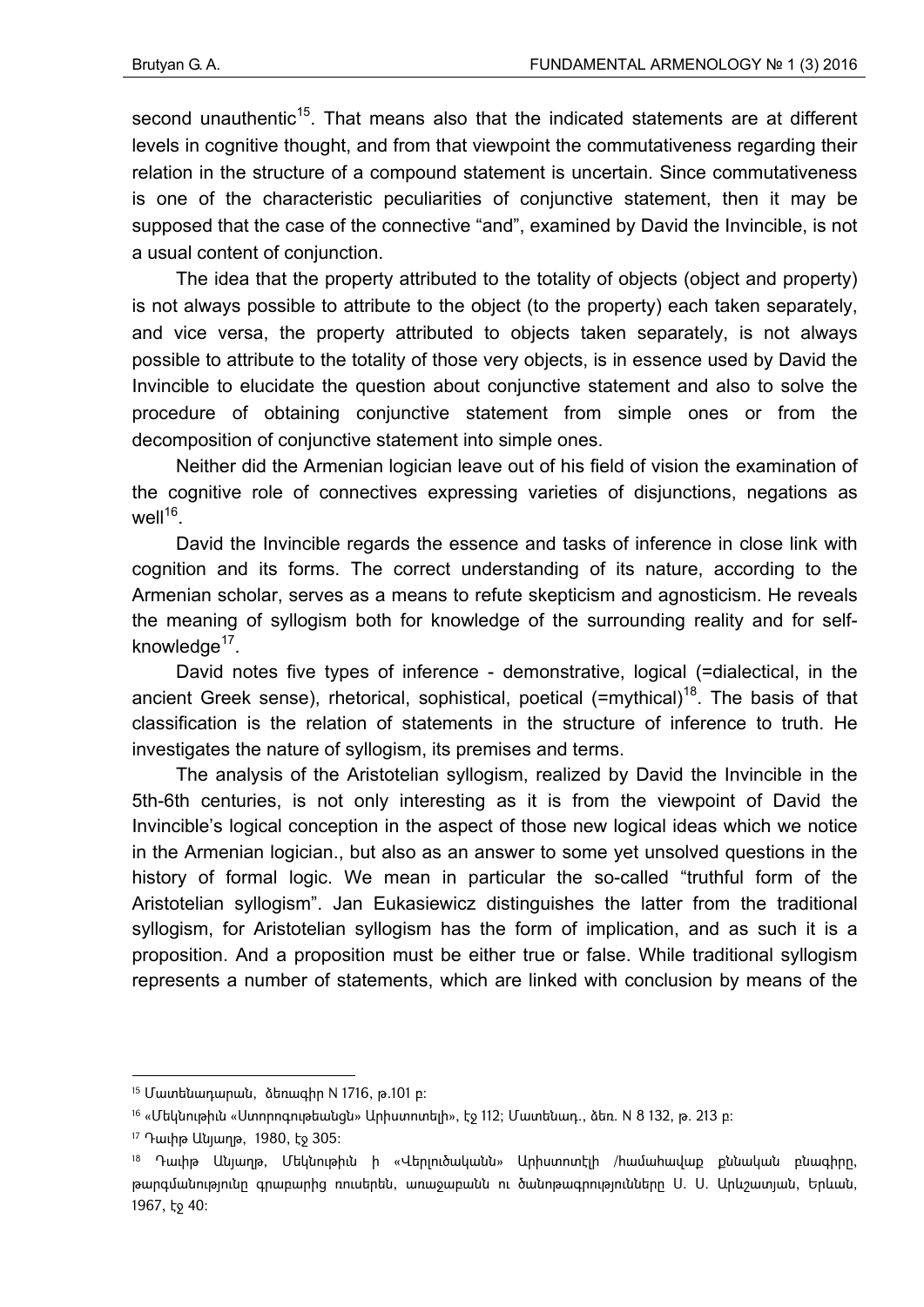word "consequently". According to that interpretation, traditional syllogism is not a proposition in form<sup>19</sup>.

It should specially be noted that Jan Łukasevich has in view the contemporary texts of the "Analytics". However, it is known that those texts as well as the other writings of Aristotle have undergone different changes and additions<sup>20</sup>. The texts which are the subject of David's interpretation are doubtlessly much nearer to the Aristotelian original ones.

The Armenian thinker stresses, first of all, that the Aristotelian definition of syllogism spreads over all kinds of syllogisms, and that Aristotle gave the definition of syllogism in general. The examples produced by David as illustrations of Aristotle's understanding of syllogism do not correspond to Jan Łukasiewicz's interpretation of Aristotelian syllogism. From Jan Łukasiewicz's viewpoint they must be characterized as traditional syllogisms. As for Jan Łukasevich's supposition that Aristotelian syllogism was, until Alexander, always expressed in the form of implication and the transformation of Aristotelian syllogisms from the form of implication into the form of inference is probably conditioned by the influence of the Stoics; there is no ground to extend it also over David the Invincible. First, David the Invincible's view regarding that question, by the statement of David himself, differs from that of Alexander's. Maintaining the thesis that Aristotle defined every syllogism, syllogism in general David the Invincible especially notes that the interpreter of the "Analytics" Alexander wrongly interpreted the Aristotelian understanding of syllogism $^{21}$ . Second, David expresses his negative attitude still sharper towards the conceptions of the Stoics in general and towards the interpretations of syllogism by the Stoics in particular. He mercilessly criticizes the "Stoics" clumsy construction of syllogisms $^{22}$ . Finally, and this circumstance should necessarily be underlined with all clarity, David the Invincible's analysis of the Aristotelian definition of syllogism is textual: he moves from word to word commenting on every one of them separately and all the consequences resulting from the given word and its position in the definition. By such an approach and by the indicated attitude towards Alexander and the Stoics, David the Invincible could not deviate, to any extent, from the form of the Aristotelian syllogism either. Hence there is all the required ground to regard the forms of syllogism in David the Invincible's interpretation most adequate to the "true form of the Aristotelian syllogism".

While criticizing the Stoics' conceptions of the nature of syllogism, David the Invincible expresses a number of ideas which certainly represents interest to understand the development of ideas in the history of formal logic. The Armenian logician analyses the inference of the relations of equality and of inequality. David perceives the deficiencies in the Stoics' conceptions in the fact that they take the minor

 $\overline{a}$ 

<sup>&</sup>lt;sup>19</sup> Łukasiewicz J., Aristotle's Syllogistic from the Standpoint of Modern Formal Logic. Oxford 1951, § 1, p. 2.

<sup>20</sup> Аристотель, Соч. в 4-х томах /т. 2/ с. 15-18.

<sup>21</sup> Դաւիթ Անյաղթ, 1980, էջ 321:

<sup>22</sup> Նույն տեղում, էջ 326-327: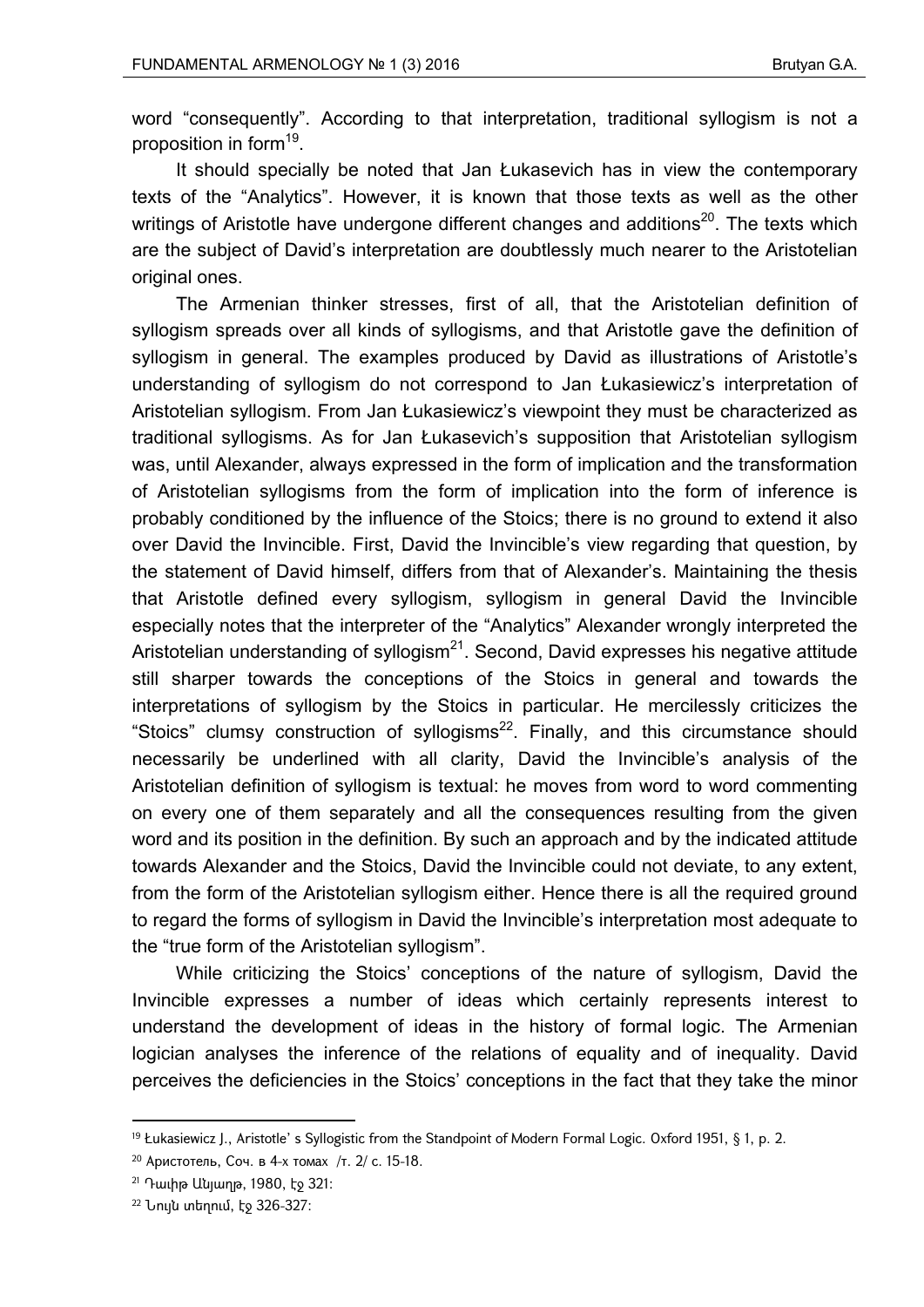premise twice and drop out the major one. In David the Invincible's opinion, the indicated inferences can assume a correct form if the corresponding rule of inference, in the form of a general premise, is introduced into their structure - (things that are equal to one and the same thing, are also equal to one another; the one which is greater than the major, will be significantly greater than the minor). Thus, David imparts a more strict form to the Stoics' inferences. However, David does not suggest any similar demand for the Aristotelian syllogism, he does not consider that the axiom of syllogism in the form of a general premise should appear in it. It is possible to suppose that the difference in David's approach to Aristotle and to the Stoics is conditioned by his fine understanding of the specific peculiarities of Aristotle's logical system, on the one hand, and the Stoics', on the other, from the viewpoint of the formalization of their logical systems. David's assumption of the possibility of replacement in the expression of the universal quantifier by equivalents in meaning by other expressions while analyzing the Stagirite's conceptions<sup>23</sup> is an evidence to his weaker demand from the viewpoint of formalization concerning Aristotelian syllogistic than his demand suggested while analyzing the Stoics' logical constructions.

David the Invincible has also a number of interesting and fruitful ideas which include; the problem of sequence (if Aristotle's conclusion of syllogism contains new knowledge in comparison with premises, so in distinction from that, according to David's interpretation, the Stoics have identity of conclusion and premises in some syllogisms); conditions of validity of inference; cognitive meaning of concrete varieties of inference; question about perfect and imperfect syllogisms; direct inferences (in that connection David's attempt to distinguish a concrete-object peculiarity from an abstract one in predication is of particular interest, for the purpose of differentiation, in some cases, between a valid reversibility of statement and an invalid one); conversion of syllogism, and so on<sup>24</sup>.

In his writings David the Invincible investigates also the problem of demonstration, its types, and following Aristotle, he prefers deductive demonstration, placing it, because of its cognitive significance and certainty of inferential knowledge, higher than inductive demonstration, and also analogy.

The Aristotelian laws of thought are not subjected to special analysis by David the Invincible. However, the whole context of his investigations shows what an important significance does he impart to the demands originating from the laws of identity, of contradiction and of the excluded middle? For all that the demands of the laws of identity in David's interpretations, in essence, are directed against the relativism of Cratylus; he combines the logical content of the laws of contradiction and of the excluded middle with the gnoseological tasks of the discovery of truth.

Some of David the Invincible's works bear such an important significance both for the history of logic and for that of philosophy that, being a scrupulous textual analysis of

<sup>23 «</sup>Մեկնութիւն «Ստորոգութեանցն» Արիստոտելի», էջ 73:

<sup>24</sup> Ibid, pp. 44-45, 71.